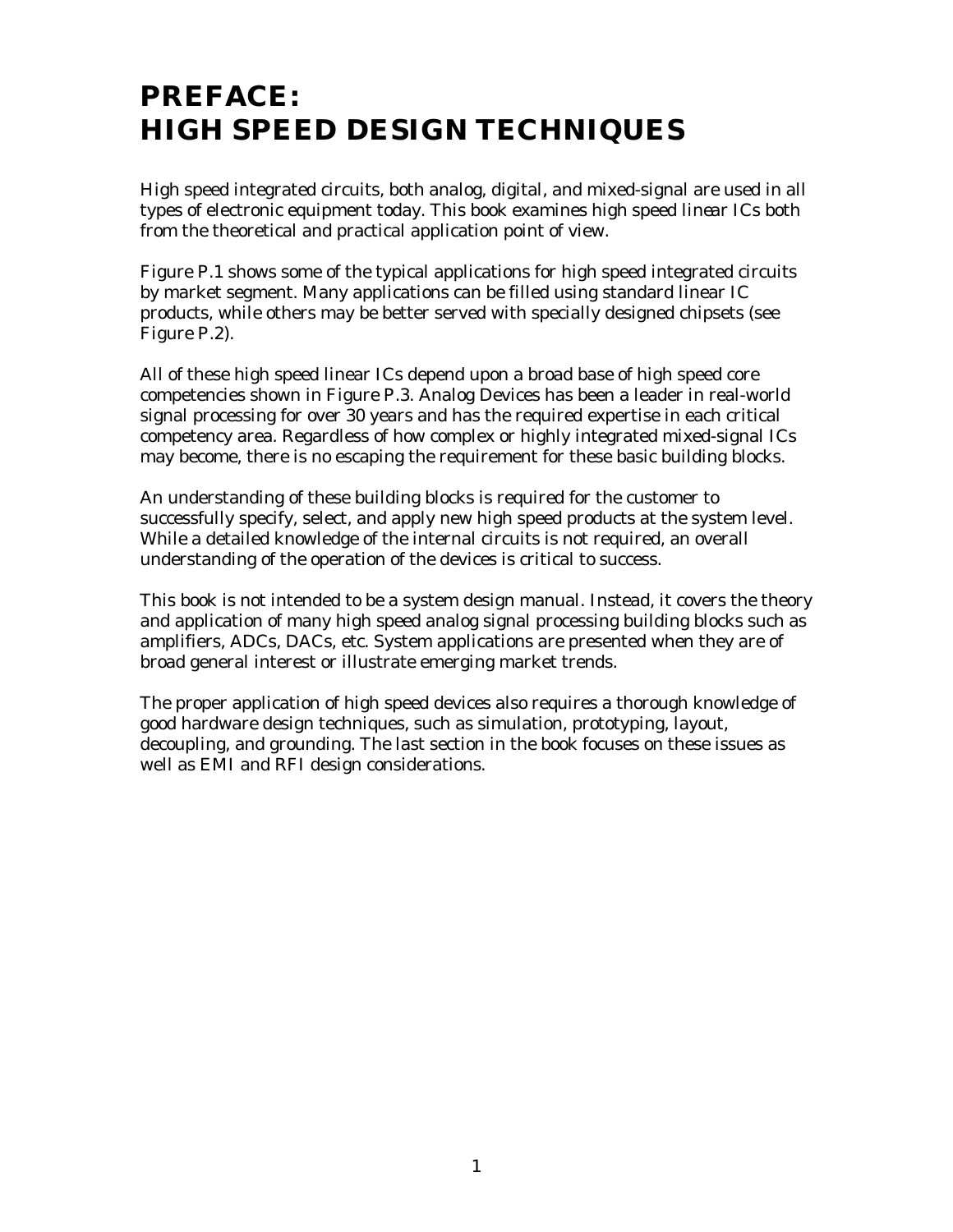## **HIGH SPEED PRODUCTS: TYPICAL APPLICATIONS**

| <b>VIDEO</b>                          | <b>IMAGING</b>   | <b>COMMUNICATIONS</b>                         | <b>INSTRUMENTATION</b>                    |
|---------------------------------------|------------------|-----------------------------------------------|-------------------------------------------|
| <b>Cameras</b>                        | <b>Medical</b>   | ◆ Cellular:<br><b>Broadband</b><br>Narrowband | <b>Oscilloscopes</b>                      |
| <b>Mixing</b>                         | <b>Scanners</b>  | <b>Direct Broadcast</b><br><b>Satellite</b>   | <b>Spectrum</b><br><b>Analyzers</b>       |
| <b>Distribution</b>                   | <b>Copiers</b>   | ◆ Hybrid Fiber Coax<br>(HFC)                  | <b>Frequency</b><br><b>Synthesizers</b>   |
| $\blacklozenge$ Video<br>Conferencing | Lasers           | $\bullet$ CATV                                | <b>Automatic Test</b><br><b>Equipment</b> |
| $\blacklozenge$ Displays              | $\bullet$ CCD    | <b>ADSL/HDSL</b>                              | ◆Data Acquisition                         |
| ◆ MPEG Systems                        | ◆Radar/So<br>nar | Data Recovery and<br>Retiming                 |                                           |



**P.1**

## **ADI HIGH SPEED INTEGRATED / CHIPSET SOLUTIONS**

- Cellular Communications: GSM, DECT,  **AMPS, PCS, etc. (Handsets and Basestations)**
- n **ADSL/HDSL**
- **n** CCD Imaging
- Video Signal Processing (MPEG, etc.)
- $\blacksquare$  Fiber Optic and Disk Drive Data Recovery
- Direct Broadcast Satellite Receivers
- $\blacksquare$  High Speed Modems
- $\blacksquare$  Multimedia Sound and Video Processing